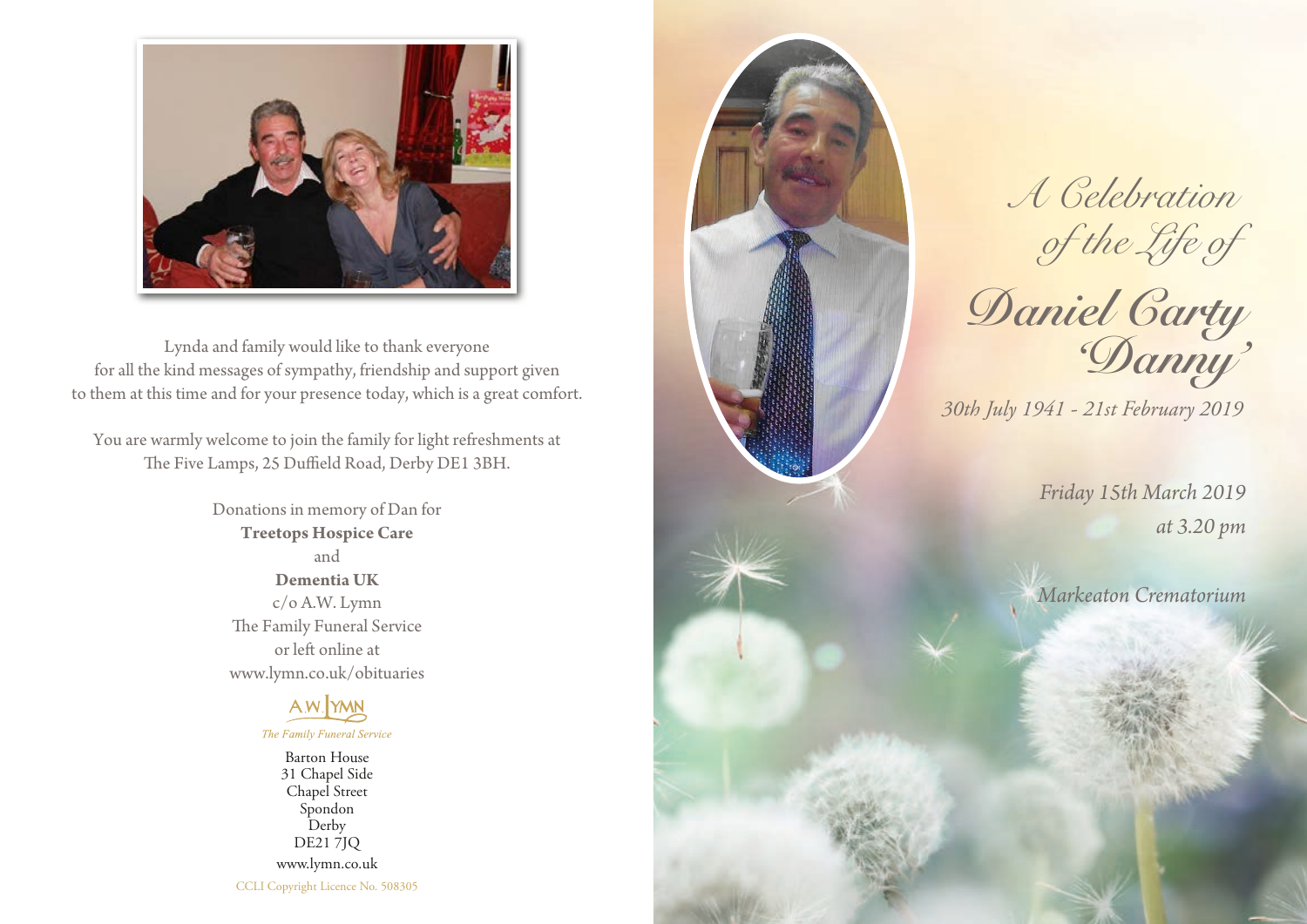

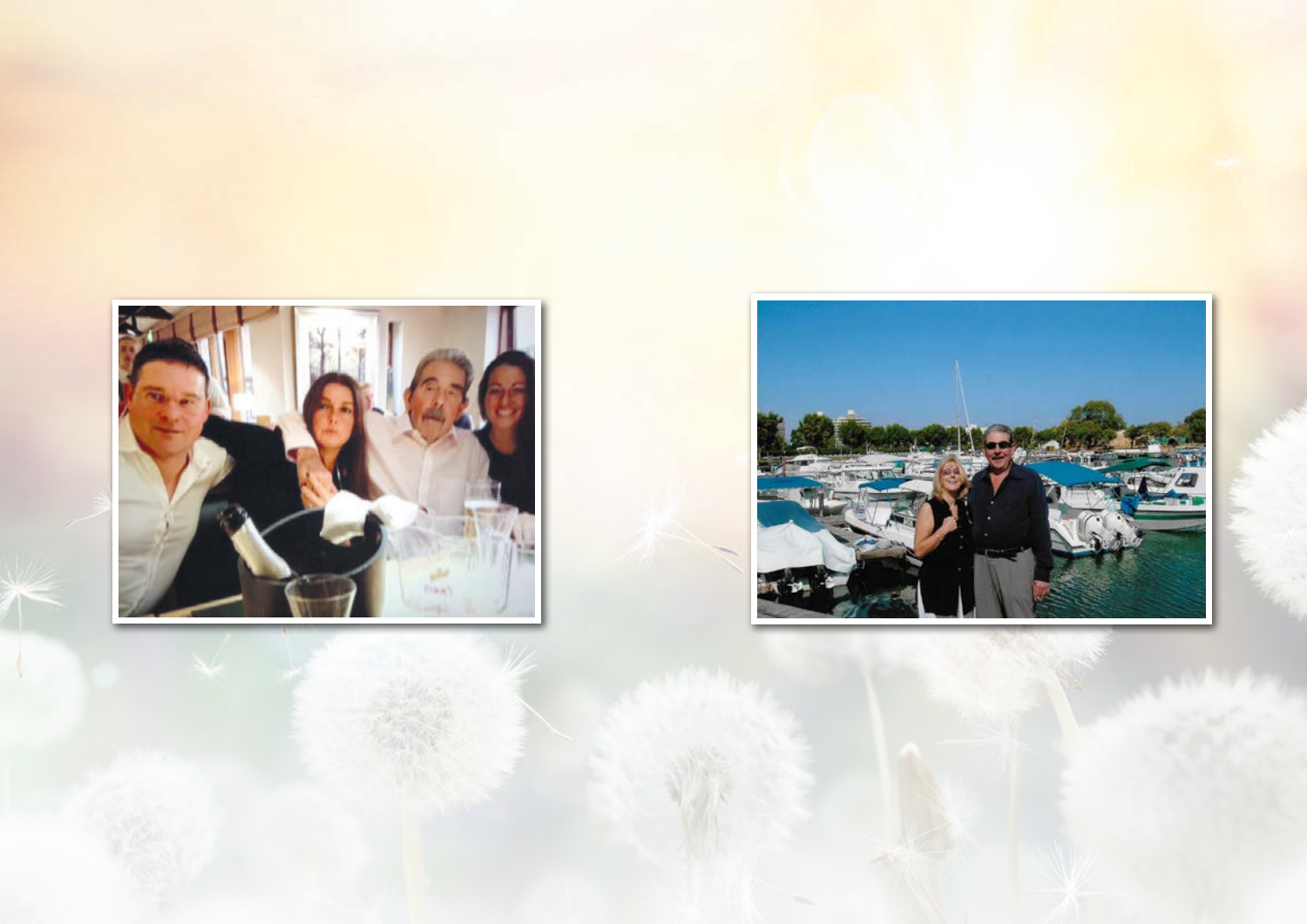*Committal*

*The Lord's Prayer*

Our Father, who art in heaven, Hallowed be thy Name. Thy Kingdom come. Thy will be done on earth, As it is in heaven. Give us this day our daily bread. And forgive us our trespasses, As we forgive those who trespass against us. And lead us not into temptation, But deliver us from evil. For thine is the Kingdom, The power, and the glory, For ever and ever. Amen.

*Closing Words and Thanks*

*Exit Music* The Gambler by Kenny Rogers

*Order of Service*

*Entry Music*

Piano Man by Billy Joel

*Introduction and Words of Welcome* Sally Ward - Independent Celebrant